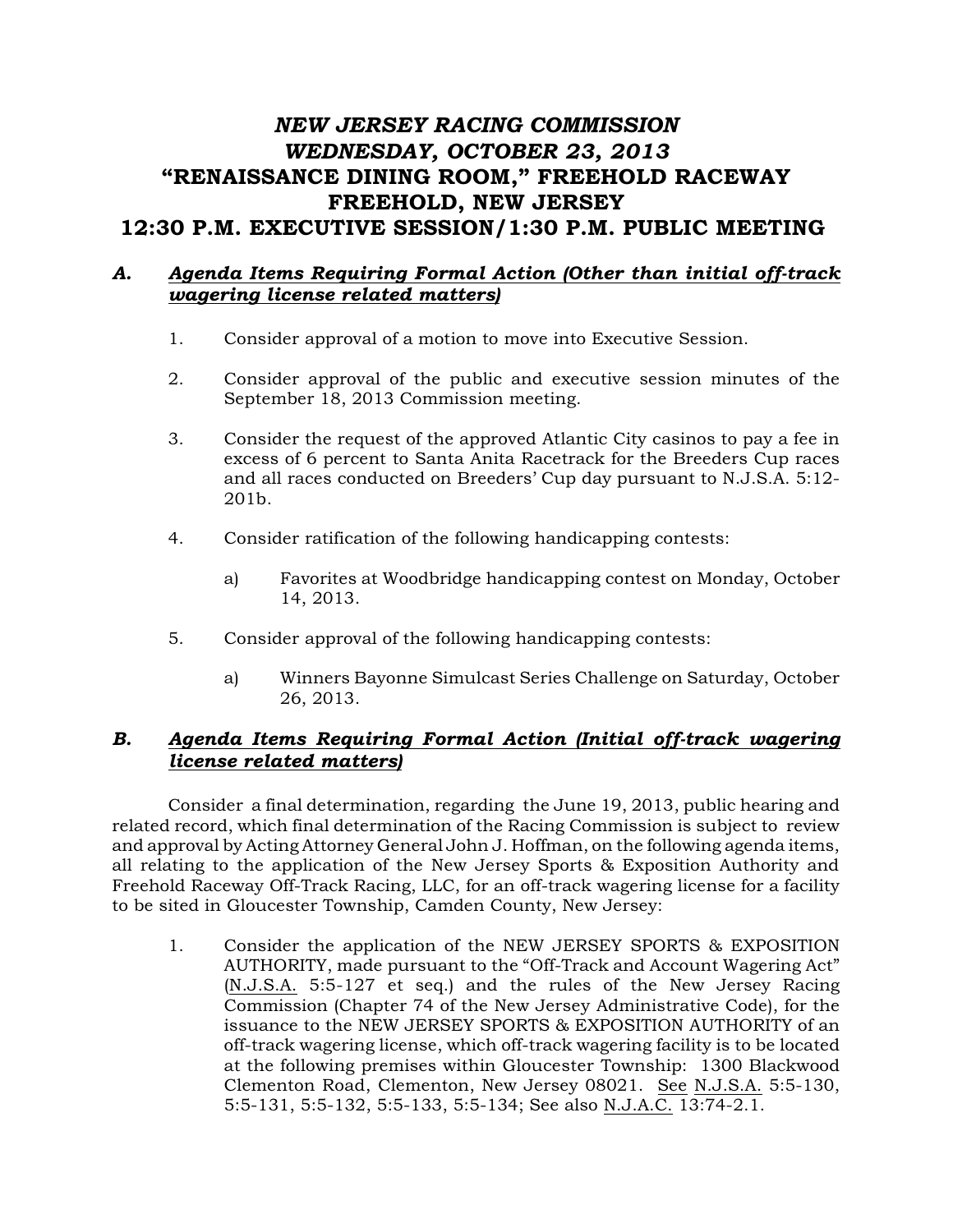#### Page 2 of 3

- 2. In connection with the related application of the NEW JERSEY SPORTS & EXPOSITION AUTHORITY and FREEHOLD RACEWAY OFF-TRACK, LLC, referenced in agenda item 3 below, consider whether FREEHOLD RACEWAY OFF-TRACK, LLC, is qualified to hold an off-track wagering license pursuant to N.J.S.A. 5:5-133b, N.J.A.C. 13:74-4.1, and any other applicable law.
- 3. Subject to a determination that FREEHOLD RACEWAY OFF-TRACK, LLC, is qualified to hold an off-track wagering license, consider the applications of the NEW JERSEY SPORTS & EXPOSITION AUTHORITY and FREEHOLD RACEWAY OFF-TRACK, LLC, made pursuant to the "Off-Track and Account Wagering Act" (N.J.S.A. 5:5-127 et seq.) and the rules of the New Jersey Racing Commission (Chapter 74 of the New Jersey Administrative Code), for the assignment or transfer to FREEHOLD RACEWAY OFF-TRACK, LLC, of any off-track wagering license issued to the NEW JERSEY SPORTS & EXPOSITION AUTHORITY pursuant to agenda item 1 above, to establish and operate an off-track wagering facility at the following premises within Gloucester Township: 1300 Blackwood Clementon Road, Clementon, New Jersey 08021. See N.J.S.A. 5:5-130; N.J.S.A. 5:5-133b, N.J.A.C. 13:74- 4.1, and 13:74-5.1(a), (b).
- 4. Subject to a determination to approve the transfer or assignment of said off-track wagering license from the NEW JERSEY SPORTS & EXPOSITION AUTHORITY to FREEHOLD OFF-TRACK WAGERING, LLC, in connection with the further application of FREEHOLD OFF-TRACK WAGERING, LLC, as set forth in agenda item 5 below, consider whether PENN NJ OTW, LLC, an entity 100% owned by PENN NATIONAL GAMING, INC., is qualified, pursuant to N.J.A.C. 13:74-4.2(a), (b) and (c), to perform the functions subject of a contract or agreement authorizing it to conduct or operate (that is, to design, develop, construct, finance and operate) the Gloucester Township off-track wagering facility for licensee FREEHOLD OFF-TRACK WAGERING, LLC, and to act as the agent of FREEHOLD RACEWAY OFF-TRACK, LLC in all off-track wagering matters approved by the Racing Commission.
- 5. Subject to a determination to approve the transfer or assignment of said off-track wagering license, from the NEW JERSEY SPORTS & EXPOSITION AUTHORITY to FREEHOLD RACEWAY OFF-TRACK, LLC, and further subject to a determination that PENN NJ OTW, LLC is determined qualified pursuant to agenda item 4 above, consider the additional application of FREEHOLD RACEWAY OFF-TRACK, LLC, pursuant to N.J.S.A. 5:5-133b and N.J.A.C. 13:74-4.2(a), (b), (c), for approval for its entering into a contract or agreement authorizing PENN NJ OTW, LLC, an entity 100% owned by PENN NATIONAL GAMING, INC., to conduct or operate (that is, to design, develop, construct, finance and operate) the Gloucester Township off-track wagering facility for licensee FREEHOLD RACEWAY OFF-TRACK, LLC, and to act as the agent of FREEHOLD RACEWAY OFF-TRACK, LLC, in all off-track wagering matters approved by the Racing Commission.